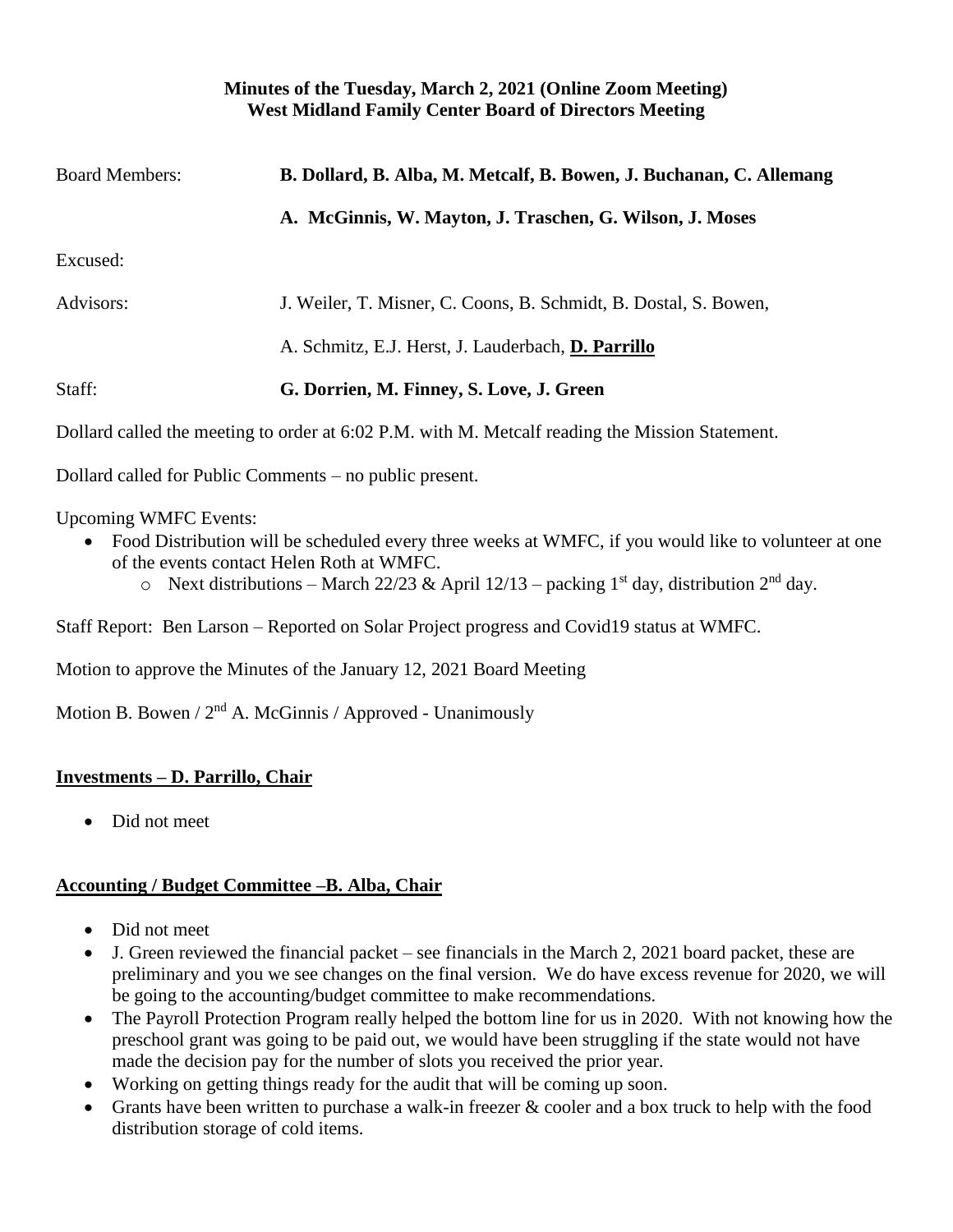- Working on the details of the retirement matching program we are looking to offer to staff, hopefully will have that in place soon.
- WMFC has received a large amount of donation/grant money to help families with mortgages, rents, utilities, and the numerous trucks of food we received that were free to us.
	- o WMFC says "yes" to lots of opportunities that help the community, with doing this, many more opportunities then come our way as a result of previous "yeses".

### **Dow COP Committee – B. Bowen/G. Dorrien Committee Members**

- Looking at hosting an April program meeting of course depending on the COVID-19 restrictions. Possibly a May COP committee meeting.
- Frank & Jean Popoff visited WMFC today, they have been very supportive of the COP program and WMFC in general. Deleted last sentence
- •

# **Facilities Committee – B. Bowen, G. Dorrien Committee Members**

Ben Larsen's staff report stands as the committee's report.

### **Human Resources Committee – A. McGinnis, Committee Member**

- Nothing to report –great HR questions are always coming from the staff.
- Dorrien thanked McGinnis for always being supportive and answering questions quickly.

### **Communications Committee – J. Traschen, Chair**

- $\bullet$  B + B has been helping out with some marketing for the early childhood programs looking to help increase the online search results so we can serve more preschool and daycare children.
- Dorrien thanked Jesse and  $B + B$  for all they have done for us in all areas of marketing.

### **Auxiliary Committee – G. Dorrien, Ex. Director**

• BINGO has not been in session since last March. Dorrien is in discussions with the BINGO chainman Mandy Pickett regarding needs for startup. No date has been planned as of yet.

### **Executive Committee – B. Dollard, Chair**

• Did not meet

### **Fundraising Sub-Committee – J. Buchanan, Chair**

- J. Buchanan has been working on a donation through the First United Methodist Church for WMFC.
- The year-end letter-based gifting campaign saw near record levels of support once more.